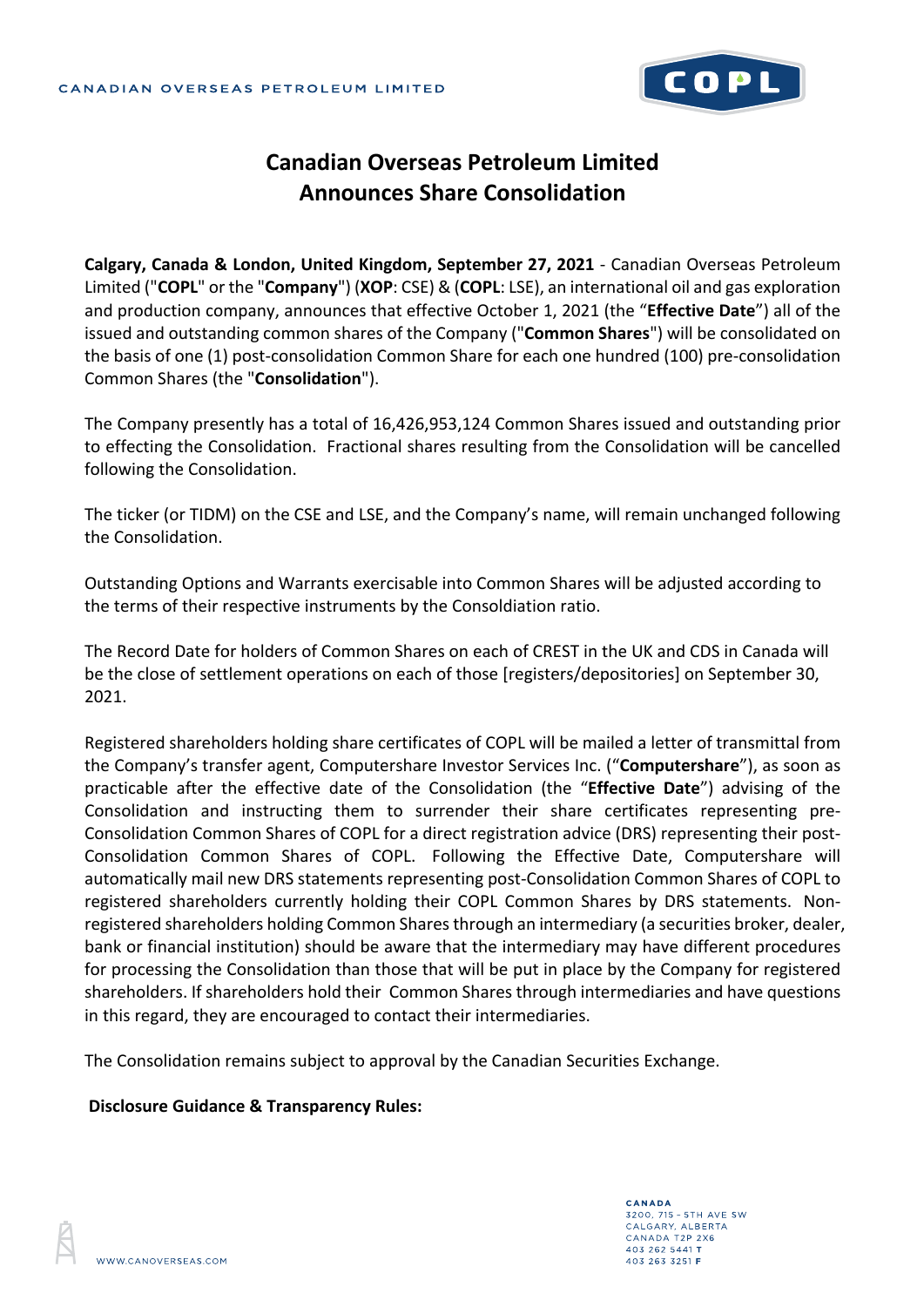

There are no Common Shares held in treasury and therefore the total number of voting rights in the Company is 16,426,953,124. Until the Consoldiation is effected on 1 October 2021, this figure may be used by shareholders in the Company as the denominator for the calculations by which they will determine if they are required to notify their interest in, or a change to their interest in, the share capital of the Company under the Financial Conduct Authority's Disclosure Guidance and Transparency Rules.

## **About the Company:**

COPL is an international oil and gas exploration, development and production company actively pursuing opportunities in the United States with operations in Converse County Wyoming, and in sub-Saharan Africa through its ShoreCan joint venture company in Nigeria, and independently in other countries.

## **For further information, please contact:**

Mr. Arthur Millholland, President & CEO Mr. Ryan Gaffney, CFO Canadian Overseas Petroleum Limited Tel: + 1 (403) 262 5441

Cathy Hume CHF Investor Relations Tel: +1 (416) 868 1079 ext. 251 Email: cathy@chfir.com

Charles Goodwin Yellow Jersey PR Limited Tel: +44 (0) 77 4778 8221 Email: copl@yellowjerseypr.com

Peter Krens Equity Capital Markets, Tennyson Securities Tel: +44 (0) 20 7186 9033 Email: peter.krens@tennysonsecurities.co.uk

The Common Shares are listed under the symbol "**XOP**" on the CSE and under the symbol "**COPL**" on the London Stock Exchange.

This news release contains forward-looking statements. The use of any of the words "initial, "scheduled", "can", "will", "prior to", "estimate", "anticipate", "believe", "should", "forecast", "future", "continue", "may", "expect", and similar expressions are intended to identify forwardlooking statements. Forward-looking information in this press release includes, without limitation, statements relating to the timing, terms and completion of the Consolidation, including the ratio of